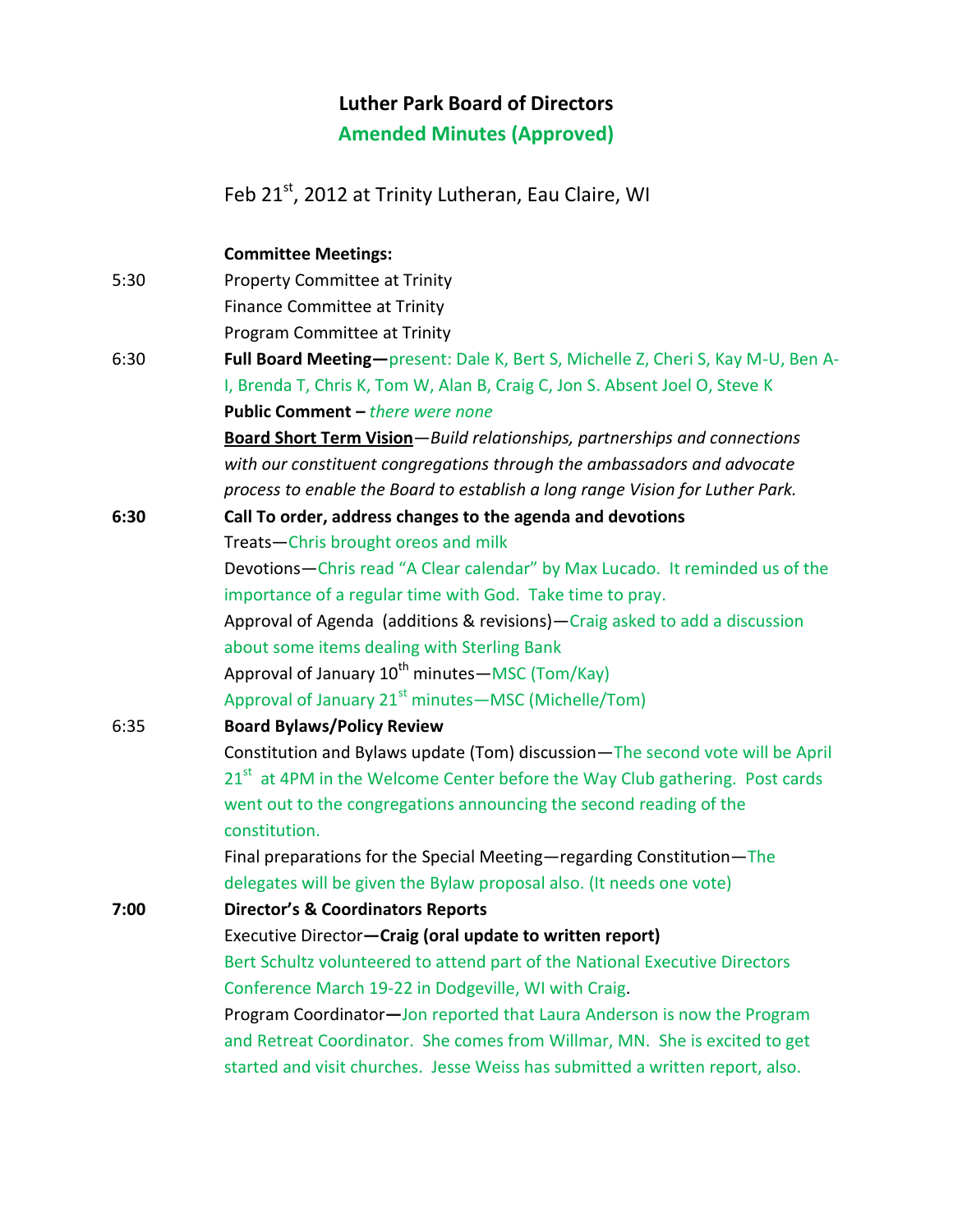Camp Coordinator—Jon reported that Lisa Jorgenson has been hired on as a new housekeeper. There is need for a part time year round property assistant. He reports that the year round staff morale is good.

### 7:15 **Committee Reports**

Finance Committee-- Camp is holding its own. There is a significant bill to Indianhead Foods that is still due.

Sterling Bank is willing to give us an additional \$25,000 short term (sixweek) loan since the house will probably be sold by the end of March.

MSC (Dale/Ben) to sign a \$25,000 short term loan with Sterling Bank.

MSC (Bert/Dale) to renew a line of credit with Sterling Bank.

MSC (Ben/Kay) to accept the Financial Report

Property Committee—Dale reported that the machine shed (Nature Center) needs to be brought up to code. Two doors, for purposes of egress, need to be added. It needs updating.

Adopt a room at Covenant: Craig's wife who is an architect will take a look at the building to give some suggestions.

Pontoons are for sale.

Peter is being pro-active on things to be done.

House: no inspection needed. No repairs needed. refrigerator, stove and oven will be left in the house.

Program Committee—Bert reported that the committee met with Laura Anderson and Jesse Weiss to get a programming overview for Luther Point and Luther Park.

Spirit Life is the theme for this summer's curriculum.

There is need for more male counselors.

Executive Committee**—**Chris reported that there needs to be discussion about how to deal with the proceeds from the sale of the house.

#### **7:45 Unfinished business**

Strategic planning—none

"Advocate Program"—There will be training Saturday Feb 25<sup>th</sup>.

80<sup>th</sup> Anniversary of LPBC—Kay reported: Jodene Forsythe is interested in creating an anniversary print (or something similar) to sell.

Laura is willing to work with the camp counselors for the reunion

What about the idea of having a bell choir as part of the entertainment?

Development Task Team Update—Craig mentioned that he thinks the place to start is with the Endowment Committee. Possibly look to expand their role to include development of funds for camp.

Spring "Ask" letters are going out in two to three weeks.

Development Spreadsheet for the year: Craig will send it out as an attachment